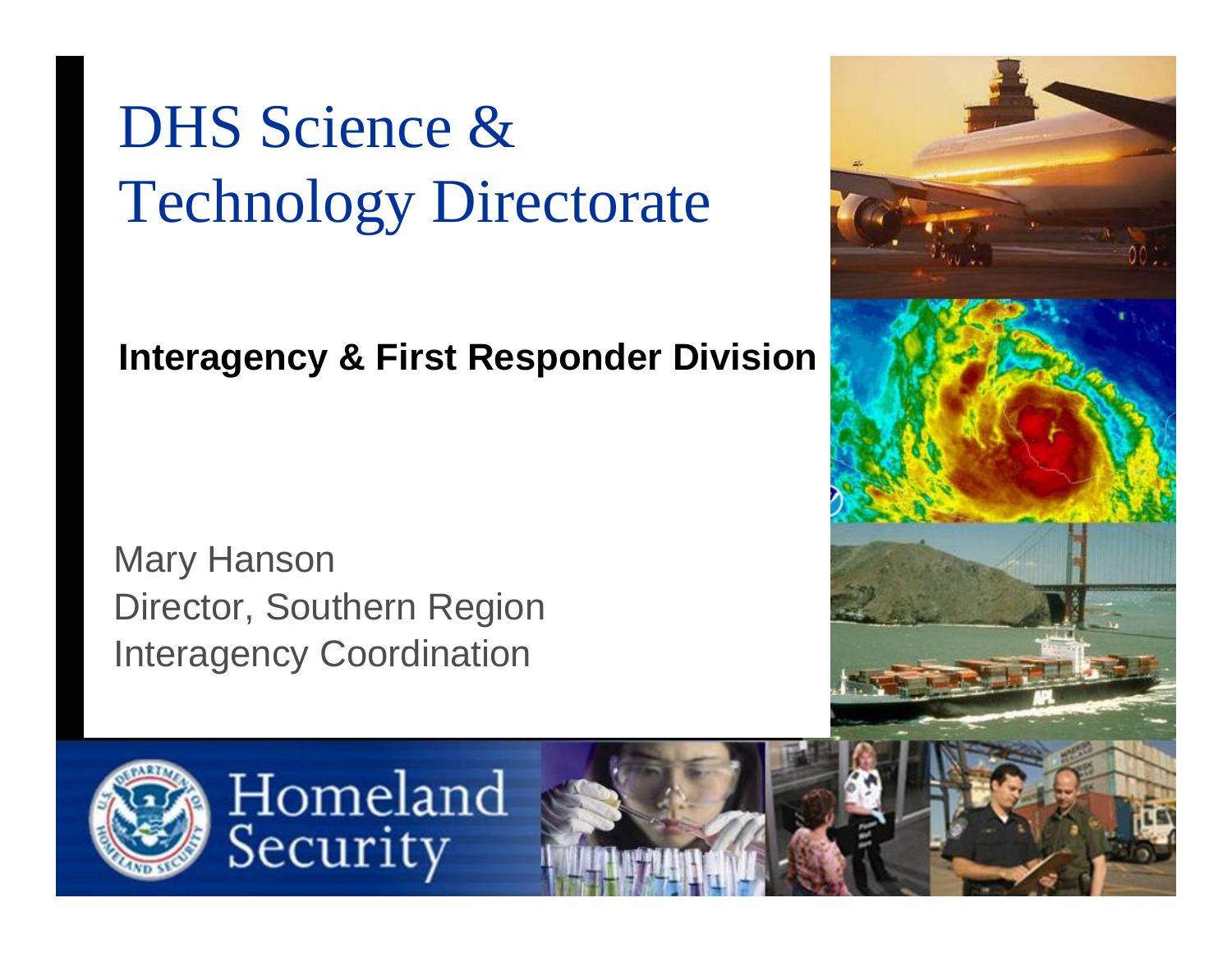#### **Just what is**

### **"interagency coordination??"**

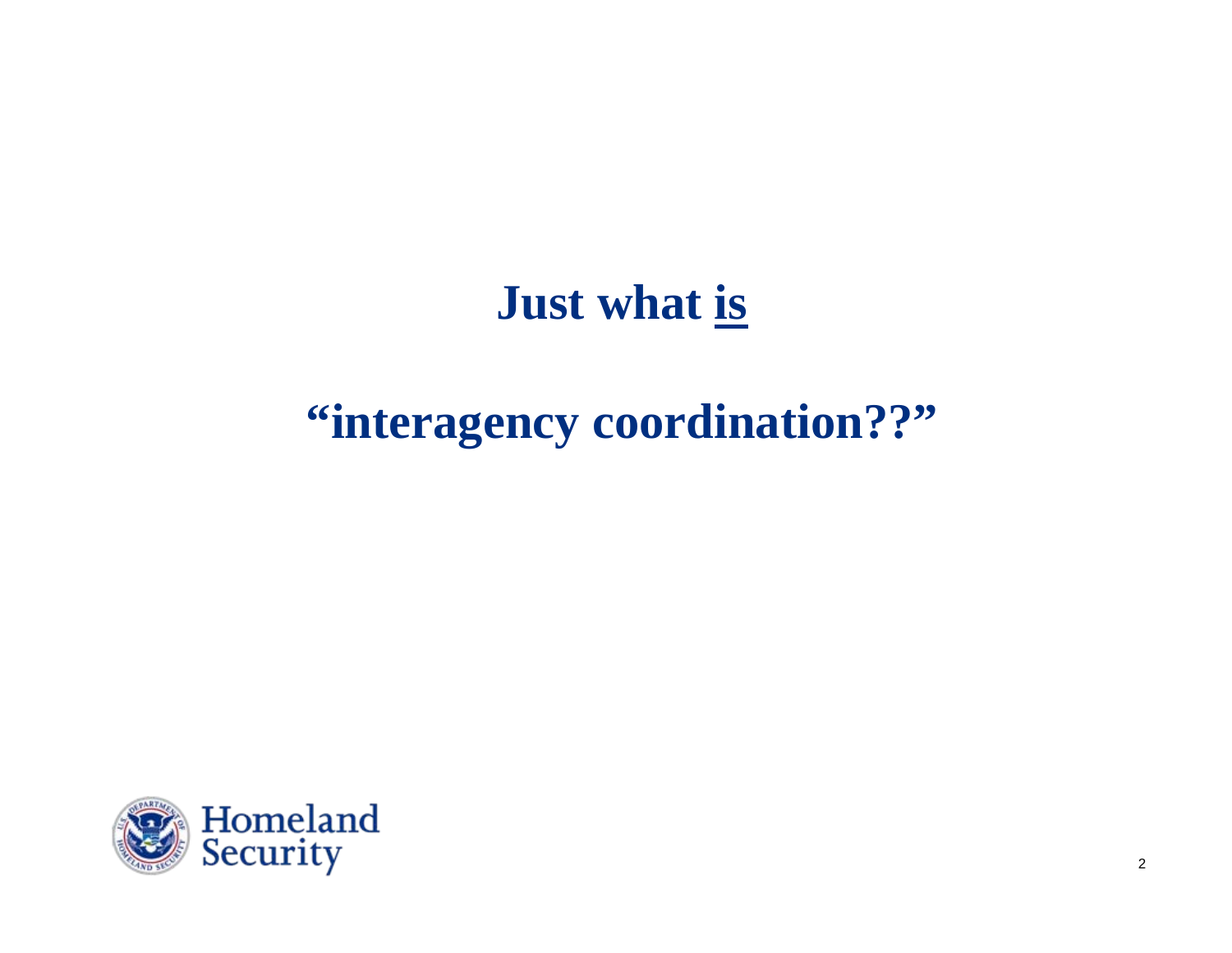#### **Intra-?**

#### **Inter-?**

### **Interminable??**

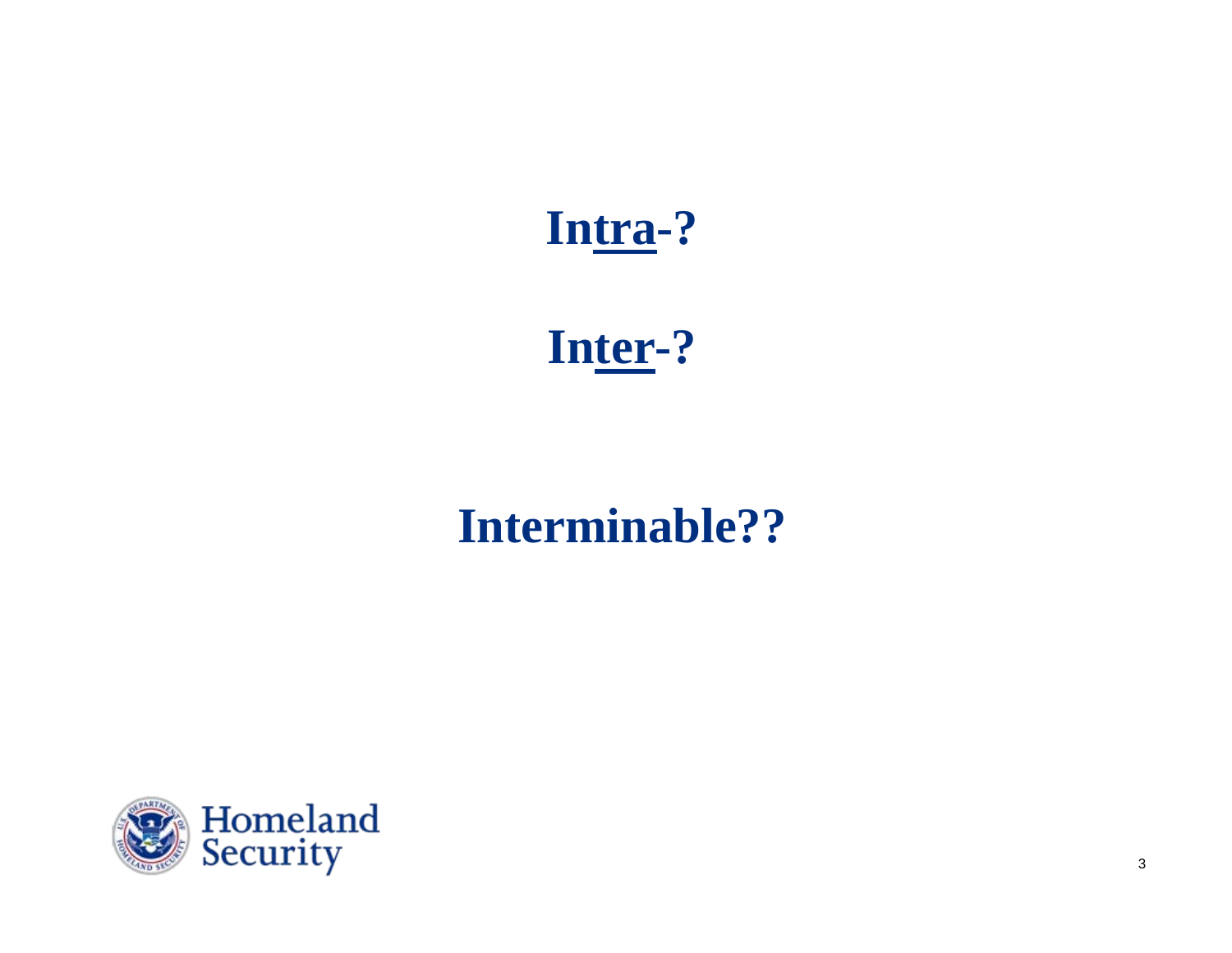# **Extending The Reach …**

- Because Congress tells us to...
- Because our **budgets** have limits...
- Because <u>duplication</u> exists…
- Because the taxpayers deserve it...

#### **Because it's the right thing to do**

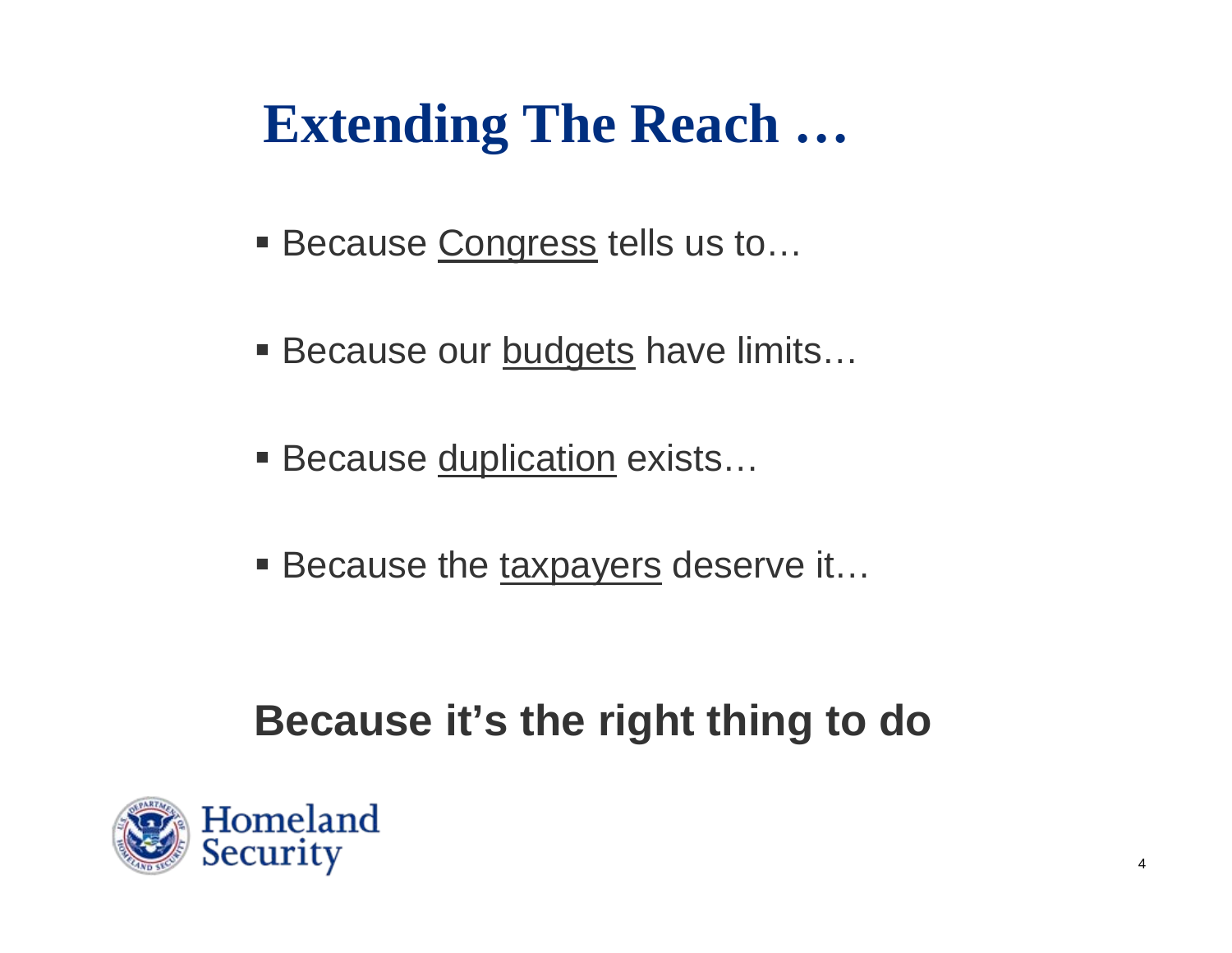## **On The Road & Face to Face**

#### **Examples – Hanson Travel - NOV07-NOV08**

- **Joint Combat Technology Demonstration (JCTD) Conference** – Northern Command - Denver CO - DEC07
- FEMA RIV Regional Interagency Steering Committee (RISC) Meeting – *Atlanta GA* - FEB08
- Y12 DOE Facility Site Visit *Oakridge TN*  FEB08
- FEMA RVI RISC Meeting *Denton TX*  MAR08
- Navy Expeditionary Force Conference Virginia Beach VA MAR08
- Naval Surface Warfare Center Site Visit *Panama City FL*  MAR08
- S&E Tech Conference/DoD Tech Expo *Charleston SC*  APR08
- JCTD Conference Central Command *Tampa FL*  APR08
- $\blacksquare$ Bilateral Maritime Domain Awareness Exercise – Sweden – MAY08
- JCTD/S&T Conference Southern Command *Miami FL*  JUN08
- SERRI Semi Annual Review Jackson MS SEP08
- $\blacksquare$ UAV Symposium & Expo – *San Antonio TX* – OCT08
- $\blacksquare$ Center for Domestic Preparedness – *Anniston AL* – Site Visit – OCT08
- $\blacksquare$ FEMA RVI RISC) Meeting – *Denton TX* – NOV08
- ▉ SpecOps East Warfighter Expo – *Fayetteville NC* – NOV08



Homeland Security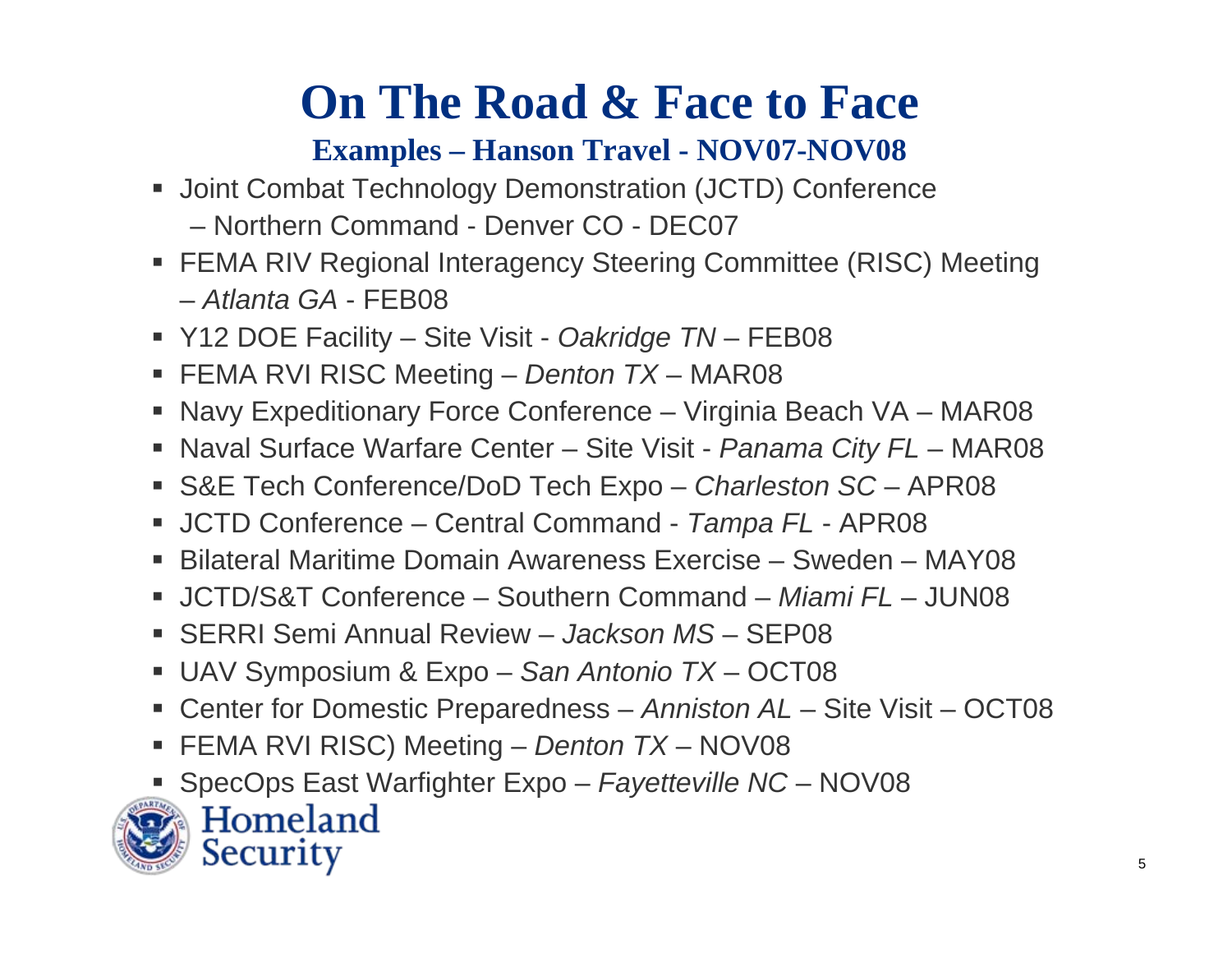#### **And in Washington D.C.,**

### **"the" interagency forum for S&T …**



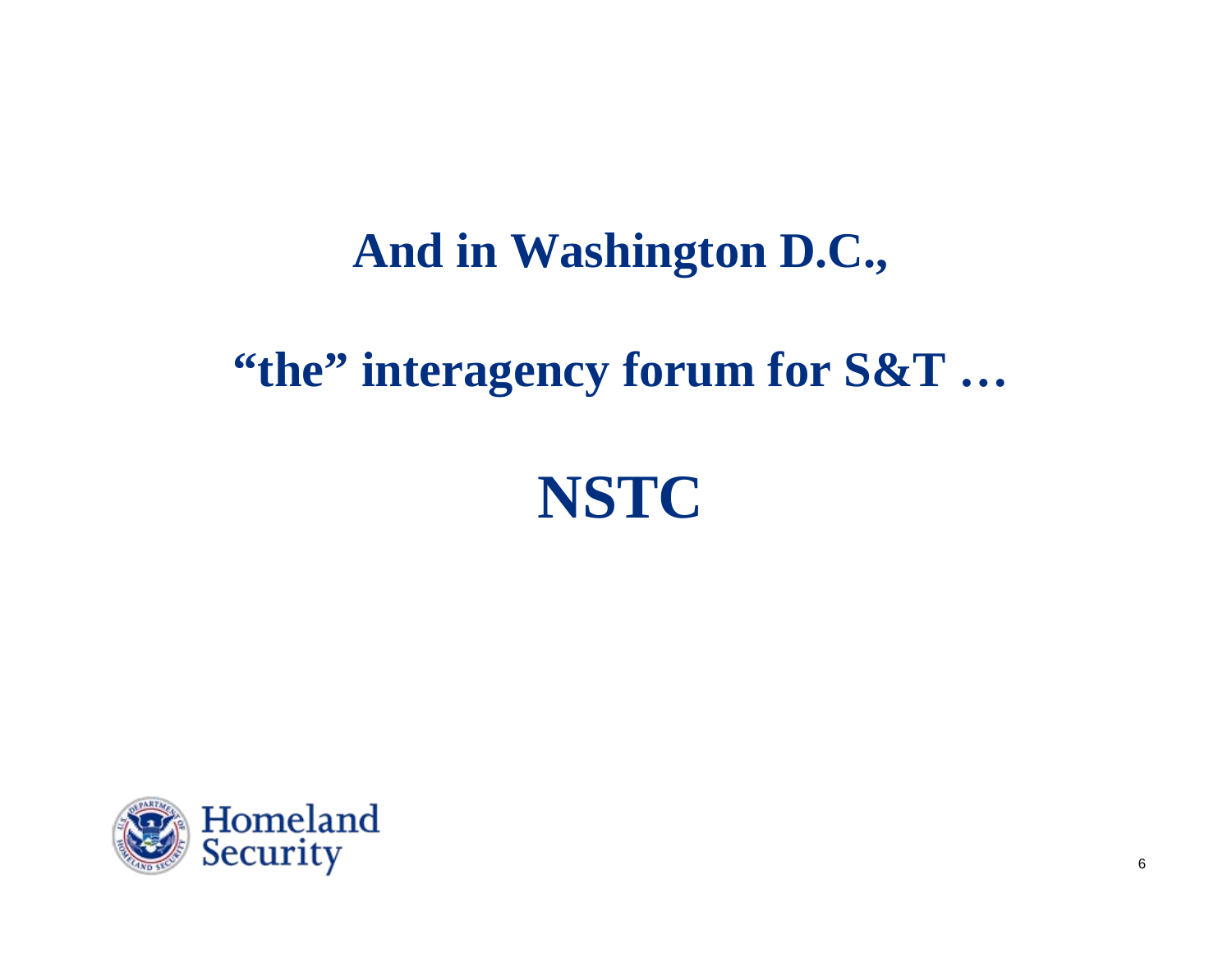## **Where we fit in …**

### **What we look like …**

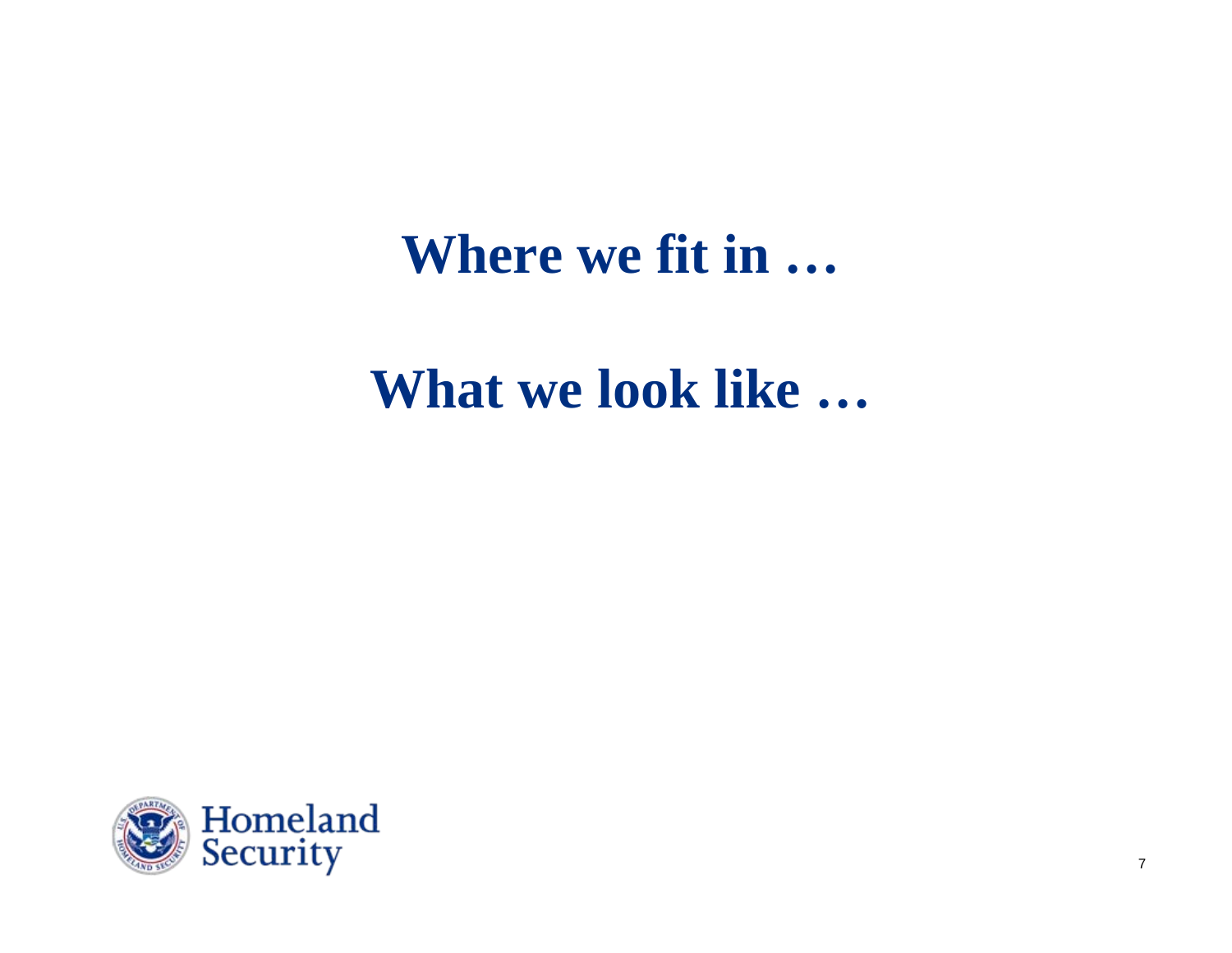#### **U.S. DEPARTMENT OF HOMELAND SECURITY**

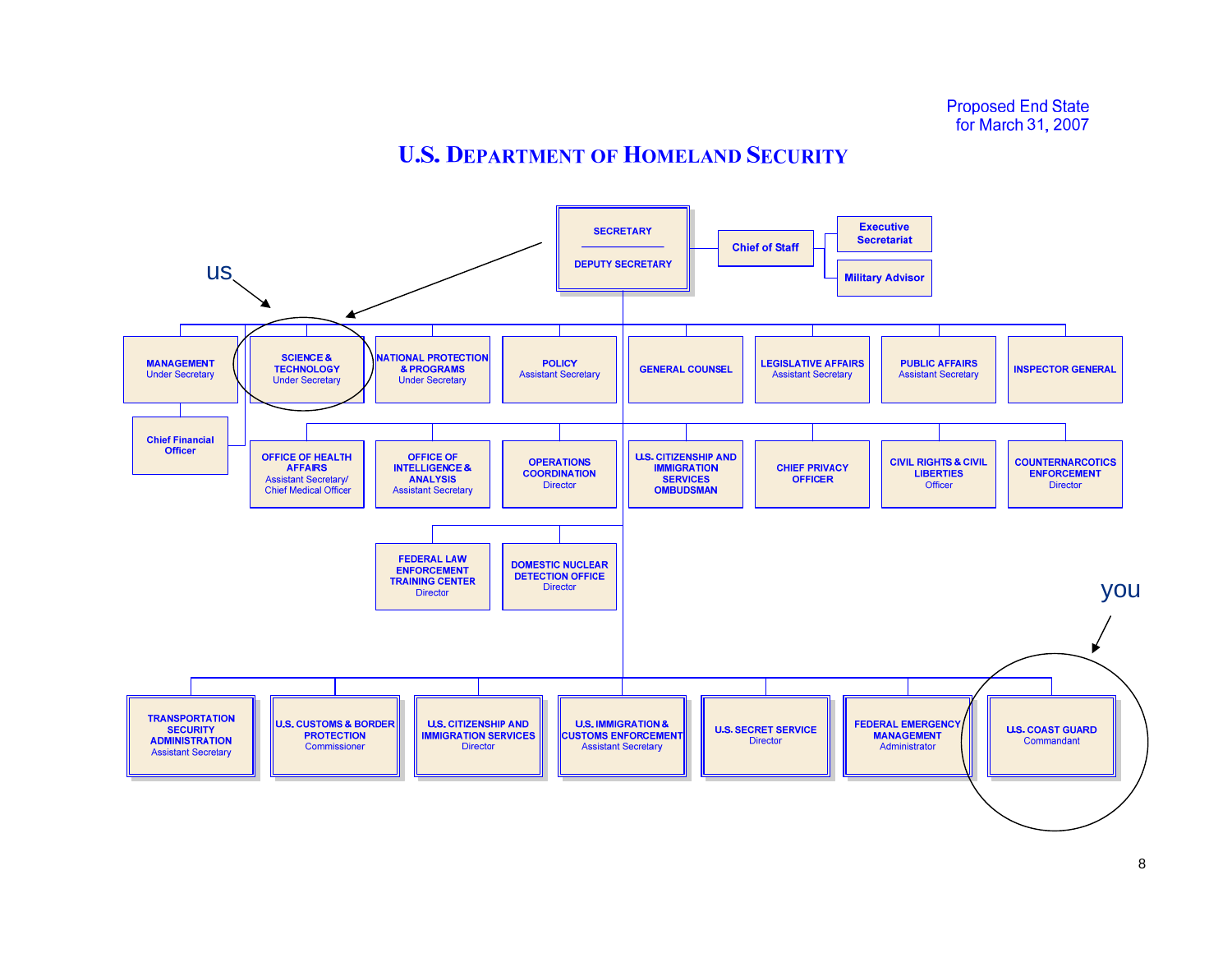# DHS S&T Directorate





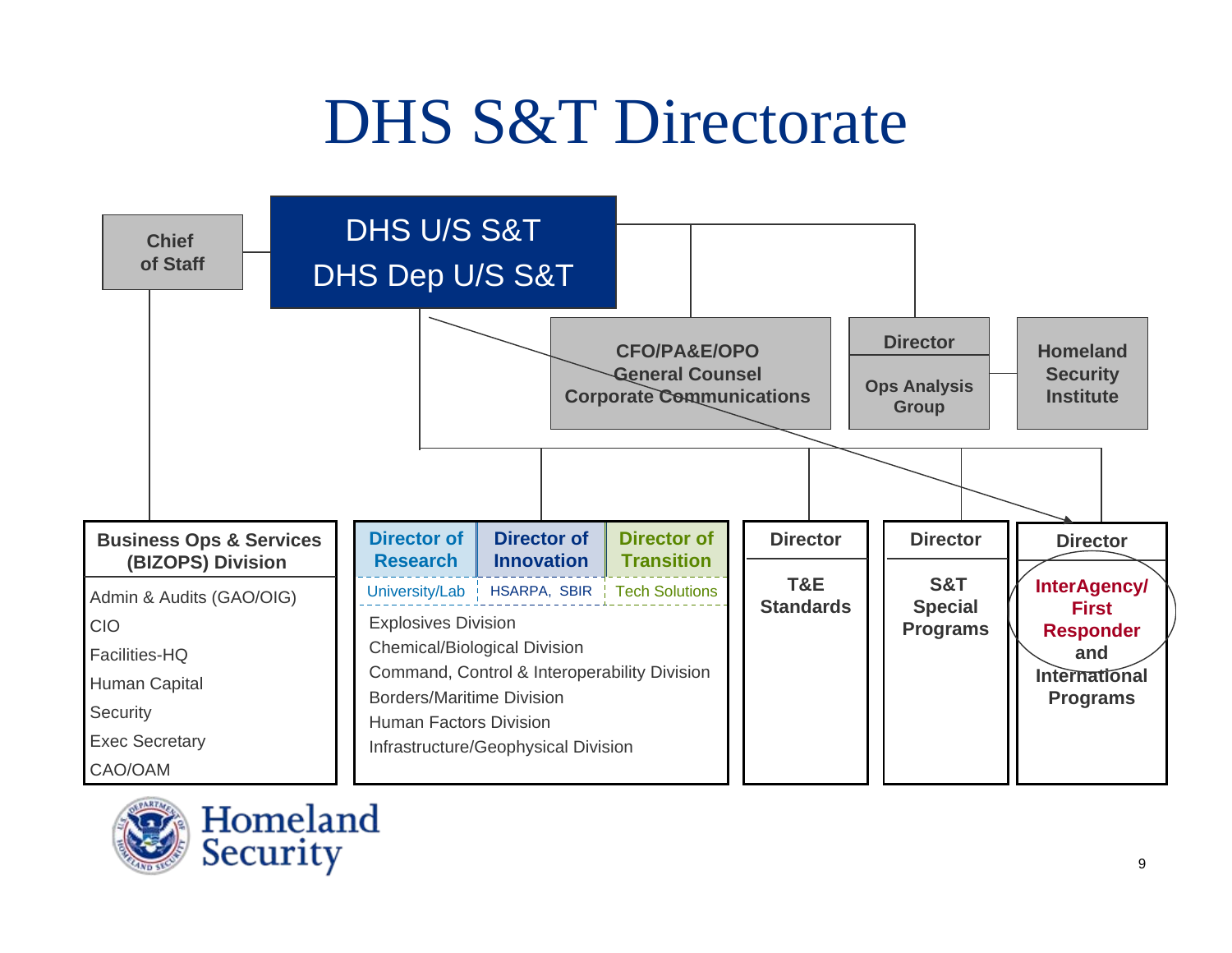## Interagency/First Responder Programs

#### **DHS S&T Interagency & First Responder Division 2008**

Randel Zeller, SES Division Director Bray Barnes, SES First Responder Coordination











Me



### **Principal Partners:**

#### **First Responder Associations;** OSD; NORTHCOM, SOUTHCOM, CENTCOM, JFCOM, STRATCOM; DOJ; National Guard Adjutants General – National Guard Bureau; DHS Labs; DOE National Labs; FEMA Regional Administrators; DHS-OIP's PSAs; CA Governor's Office; NV Governor's Office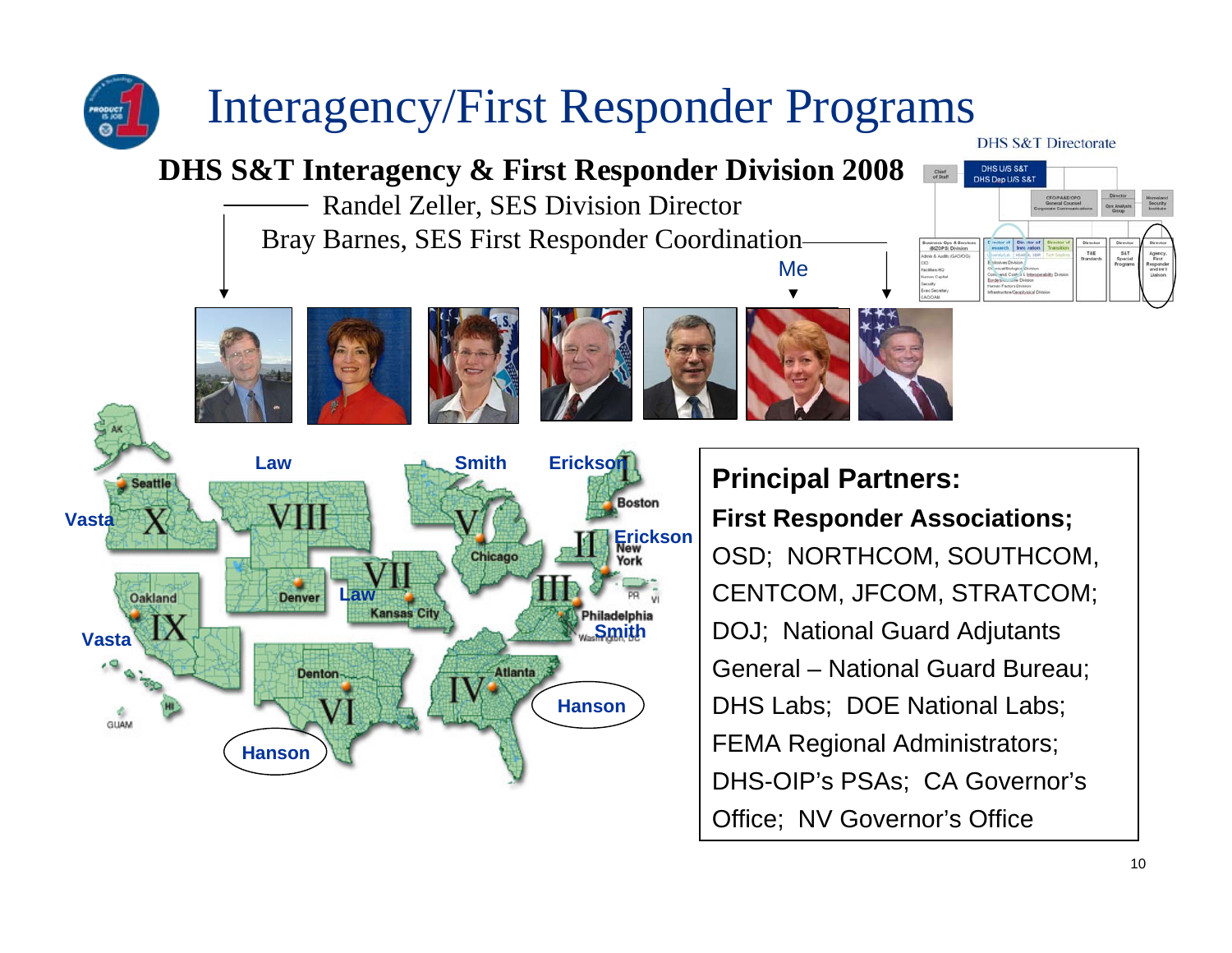## **Interagency Assignments**

#### **Division Assignments:**

Explosives and Human Factors (EXD & HFD) Susan Law Infrastructure/Geo and Chem/Bio (IGD & CBD) Mike Smith **Borders/Maritime and C21 (BMD & CID) Mary Hanson** 

Corp. Comm Support – West Coast Linda Vasta Corp. Comm Support - East Coast **Mitch Erickson** 

#### **Geographic Assignments:**

FEMA I and II and II and II and II and II and II and II and II and II and II and II and II and II and II and I FEMA III and V Mike Smith **FEMA IV and VI Mary Hanson** FEMA VII and VIII Susan Law FEMA IX and Linda Vasta

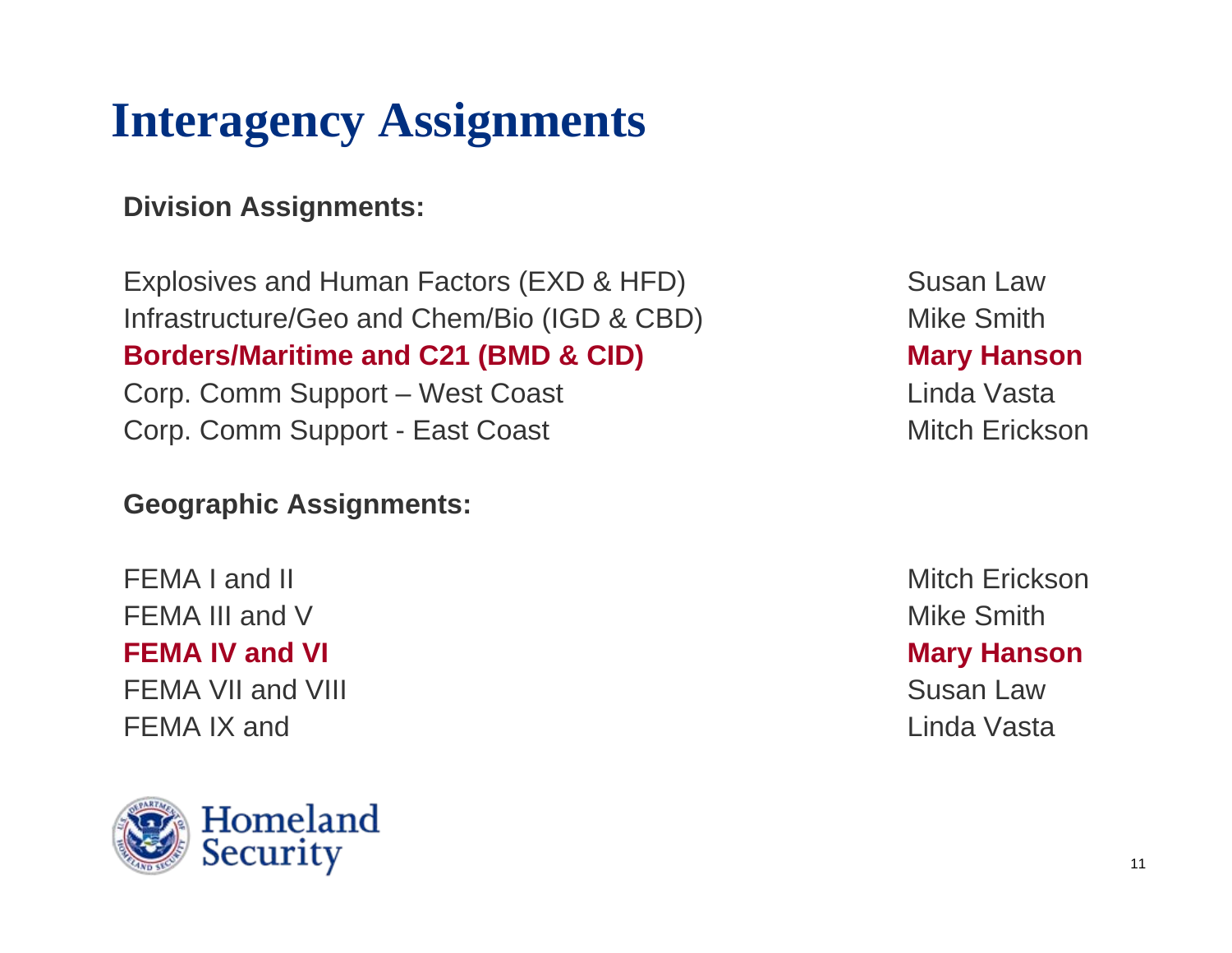## Homeland Enabling Research Organizations

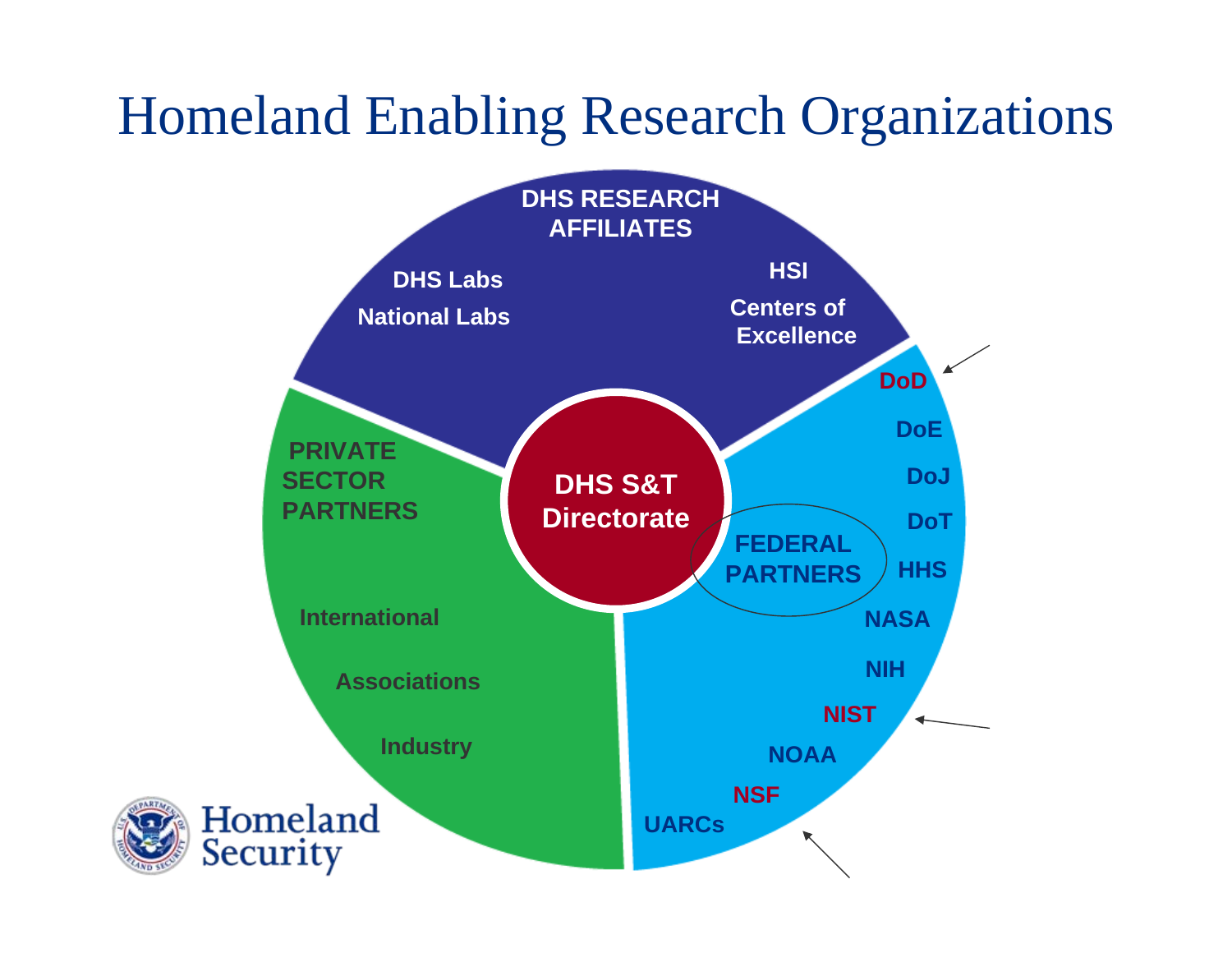### **Using the network for federal S&T partners:**



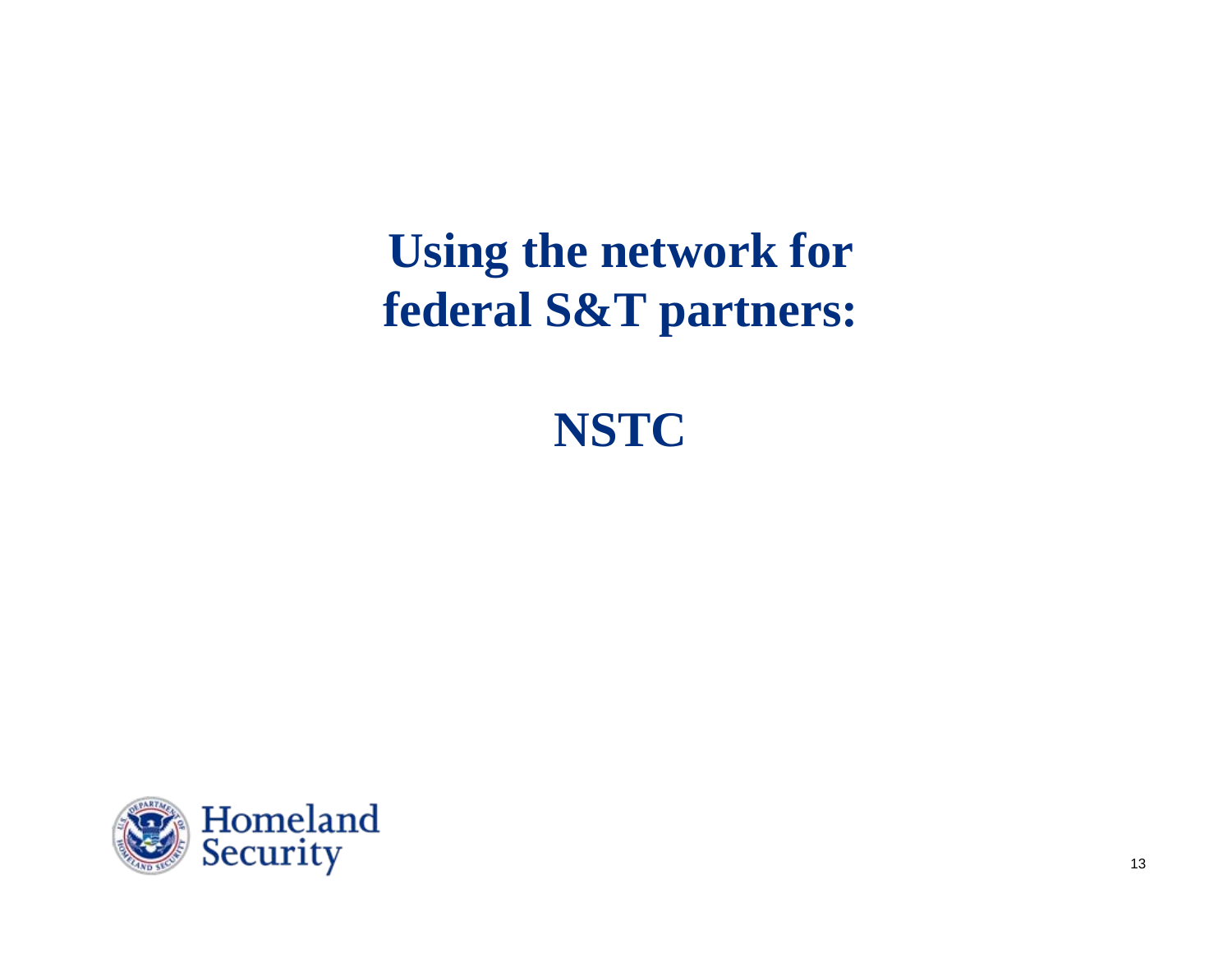

#### **NATIONAL SCIENCE AND TECHNOLOGY COUNCIL**

**Established by Executive Order 12881 of Nov. 23, 1993**

**Section 2. Membership.**

**The Council shall comprise the:** 

**President, who shall serve as Chairman of the Council; Vice President, Secretaries of Commerce, DOD, DOE, DHS, HHS, State, DOI, Administrator of NASA, EPA Director of NSF, OSTP,OMB National Security Adviser; Assistant to the President for Economic Policy; Assistant to the President for Domestic Policy; and Such other officials of executive departments and agencies as the President may, from time to time, designate.**



Homeland Security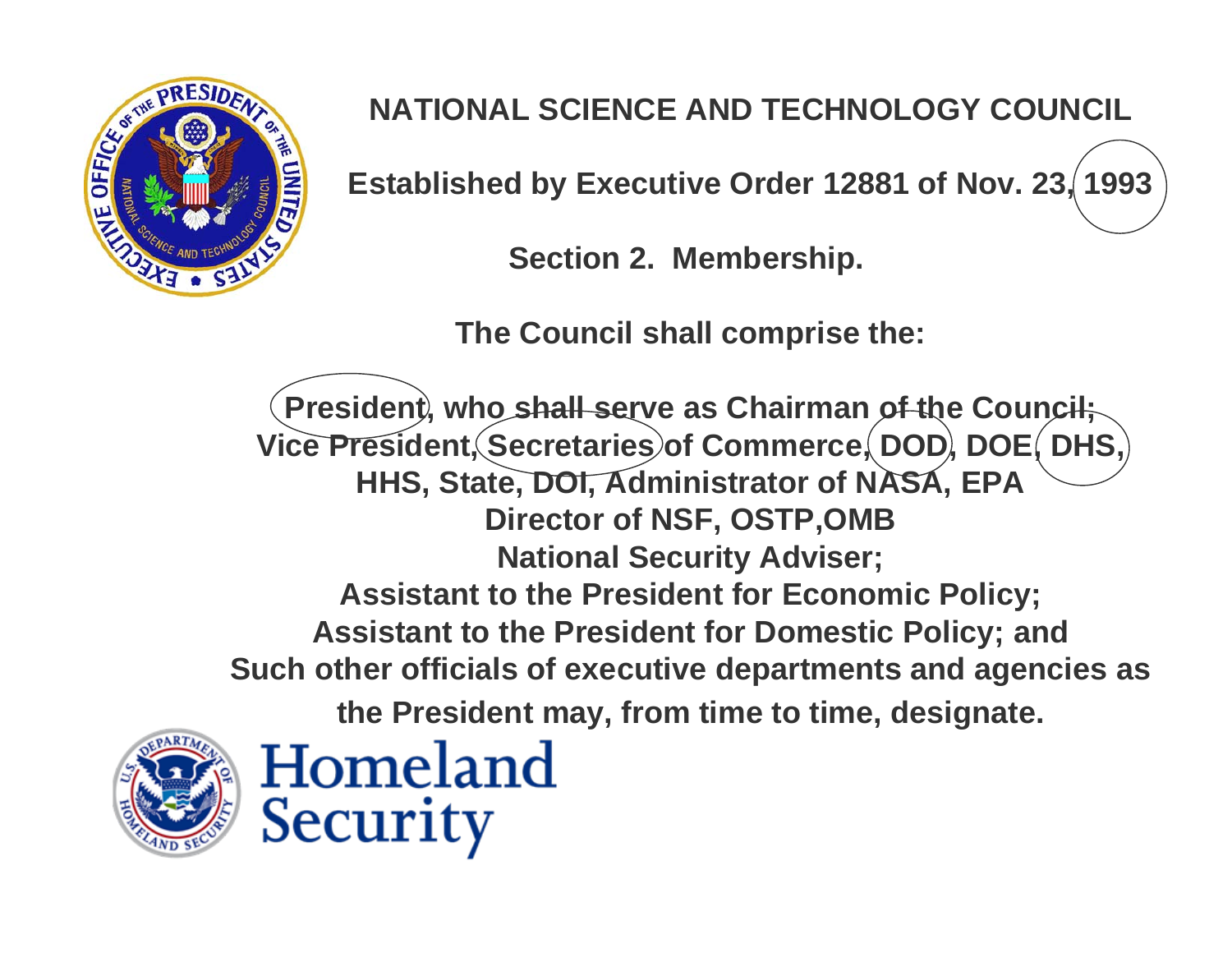

**NETWORKING & INFORMATION** 

**TECHNOLOGY (SC)** 

#### **NATIONAL SCIENCE AND TECHNOLOGY COUNCIL**



**INNOVATION &** 

**COMPETITIVENESS (SC)** 

**MANUFACTURING RESEARCH &** 

**DEVELOPMENT (IWG)** 



**BIOMETRICS & IDENTITY** 

**MANAGEMENT (SC)** 

**BUILDINGS TECHNOLOGY** 

**RESEARCH & DEV. (SC)**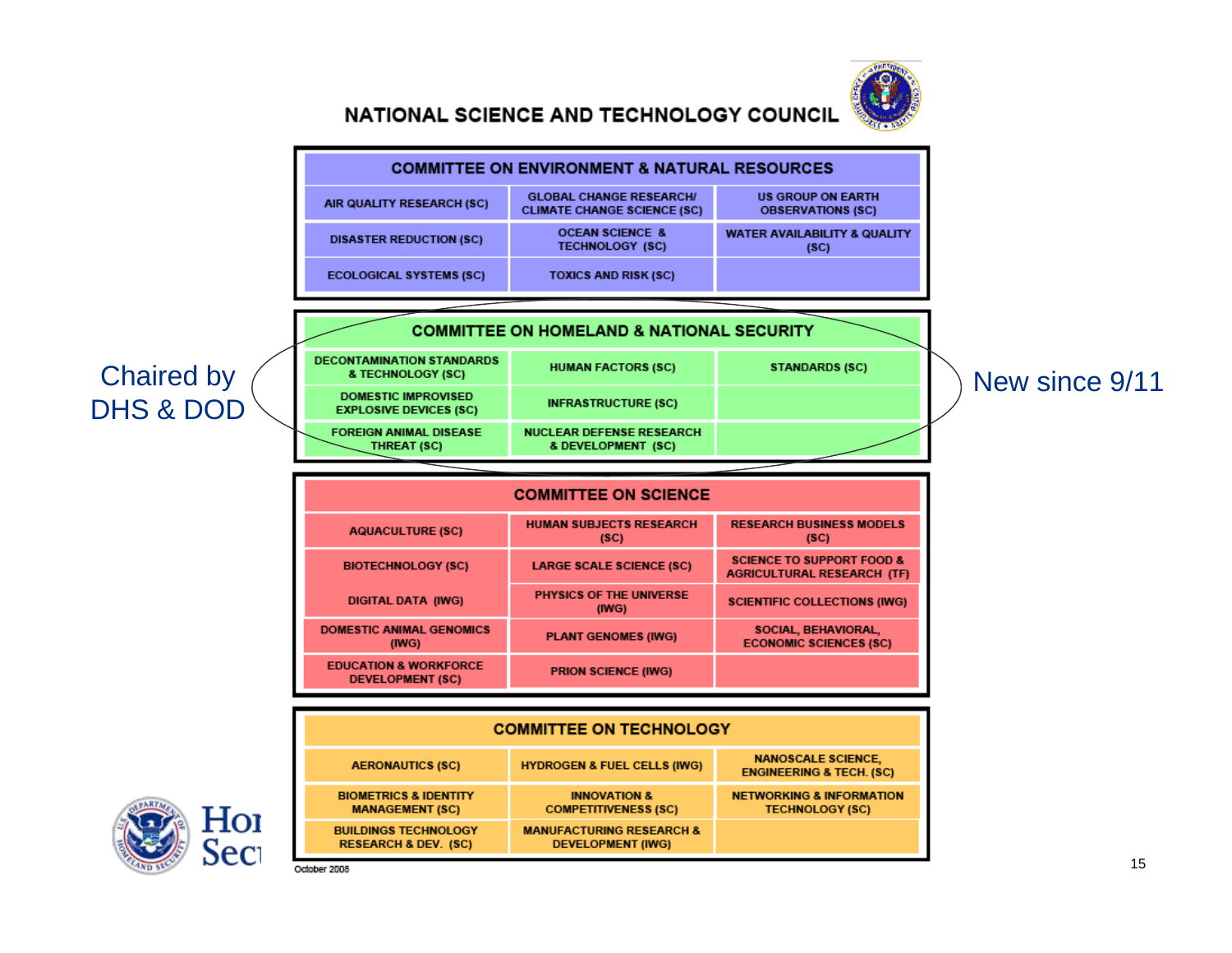#### **NATIONAL SCIENCE and TECHNOLOGY COUNCIL COMMITTEE ON HOMELAND AND NATIONAL SECURITY (CHNS)**  *Subcommittees (SC)/Interagency Working Groups (IWG)/Task Forces (TF)*  **Decontamination Standards and Technology (DST) –** *SC- Charter Exp. 12/13* Co-Chairs: Elizabeth George (DHS), George Gray (EPA) Executive Secretary: Tod Companion (DHS-contractor) 202-254-6619, tod.companion@associates.dhs.gov **Domestic Improvised Explosive Devices (D-IED)** – *SC – Charter Exp. 3/09* Co-Chairs: Ruth Doherty (DHS), Jeff David (CTTSO TSWG) Executive Secretary: Sonja Rodriguez (DHS) 202-254-5867, Sonja.Rodriguez@dhs.gov **Electric Grid Vulnerability (EGV) –** *TF - Terms of Reference in Draft 10/08*  Co-Chairs: Mike Aimone (DoD), Patt Hoffman (DOE) Executive Secretary: Scott Push (DHS) – scott.pugh@dhs.gov **Foreign Animal Disease Threat (FADT)** – *SC – Charter Exp 3/09*  Co-Chairs: Elizabeth George (DHS), Steve Kappes (USDA) Executive Secretary: Anthony Ho (DHS-contractor) 202-254-5856, Anthony.Ho@associates.dhs.gov **Human Factors for Homeland & National Security (HFHNS)** –*SC–Charter Exp. 12/09*  Co-Chairs: Sharla Rausch (DHS), Bob Foster (DOD), Scott Sarlin (ODNI) Executive Secretary: Charlene Milliken (DHS) 202-254-5637, charlene.milliken@dhs.gov **Infrastructure (ISC)** – *SC - Charter Exp. 12/13– revised draft awaiting final signatures*  Chairs: Mary Ellen Hynes (DHS), John G. Voeller (OSTP) Executive Secretary: Gwen Hall (Hicks & Assoc-contractor.) 571-239-3081, Gwendolyn.m.hall@saic.com **Nuclear Defense Research and Development (NDRD)** *– SC - Charter Exp. 3/09* Chair: Tammy Taylor (OSTP) Executive Secretary: Charles Morin (DTRA A&AS Contractor) 703-767-4030, Charlie.Morin\_contractor@dtra.mil **Standards** – *SC - Charter Exp. 12/13 – draft awaiting final signatures*  Co-Chairs: Bert Coursey (DHS), \_\_\_\_\_\_\_\_\_\_\_\_\_\_\_? Executive Secretary: Tod Companion (DHS-contractor) 202-254-6619, tod.companion@associates.dhs.gov *new*

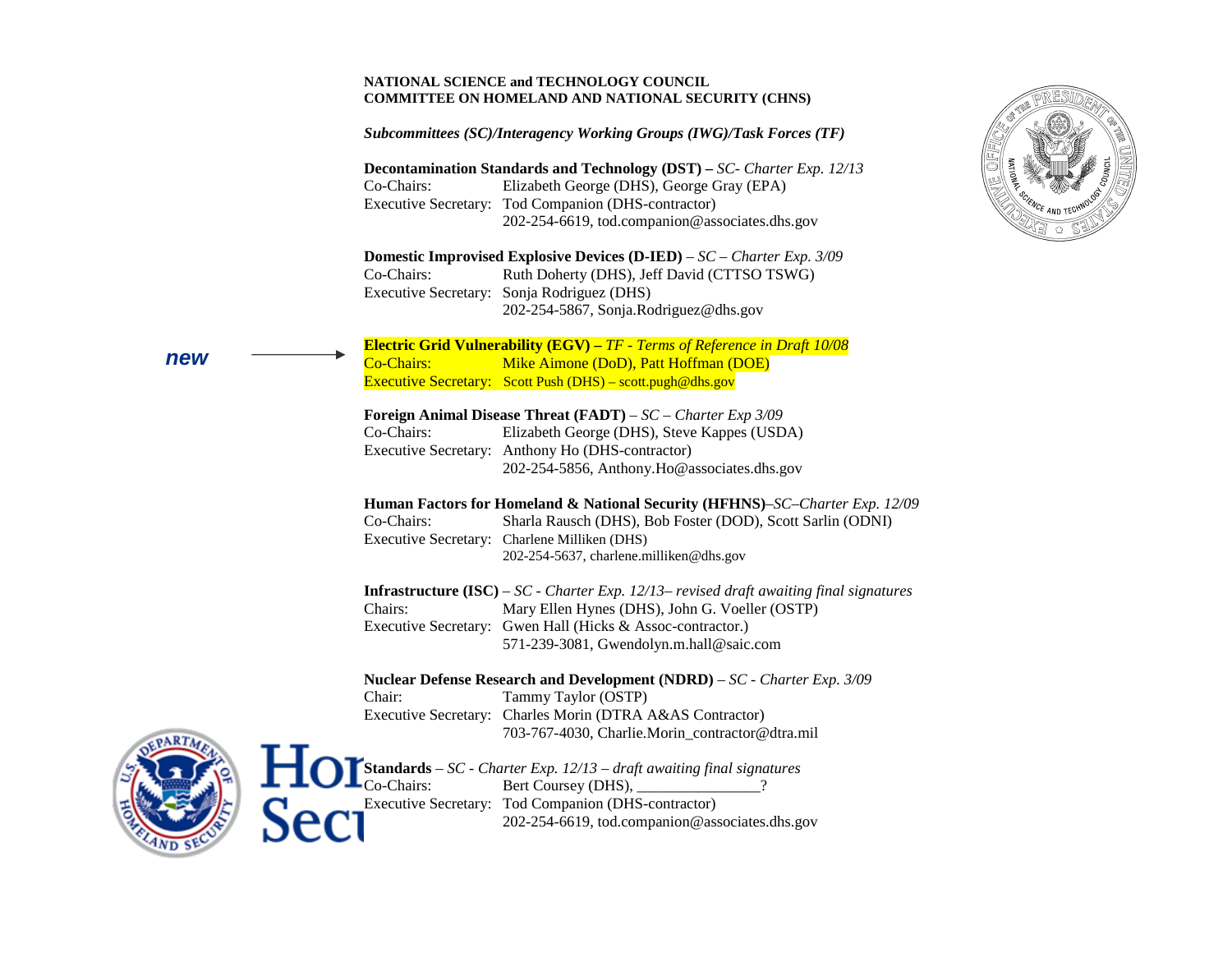### **We reinforce existing procedures**

### **and work with existing networks.**

**(No free-lancing!)**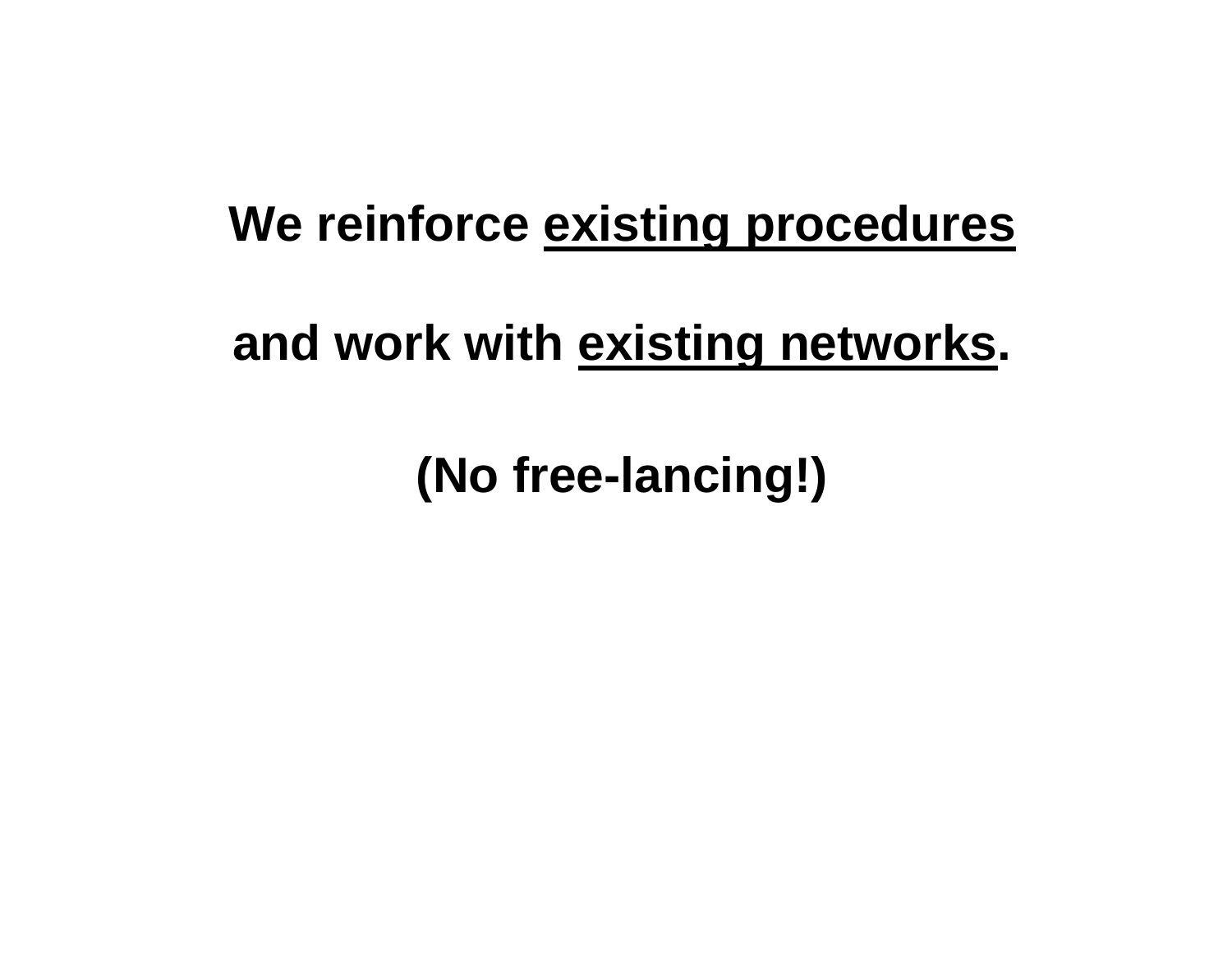#### DHS Requirements/Capability Capstone IPTs

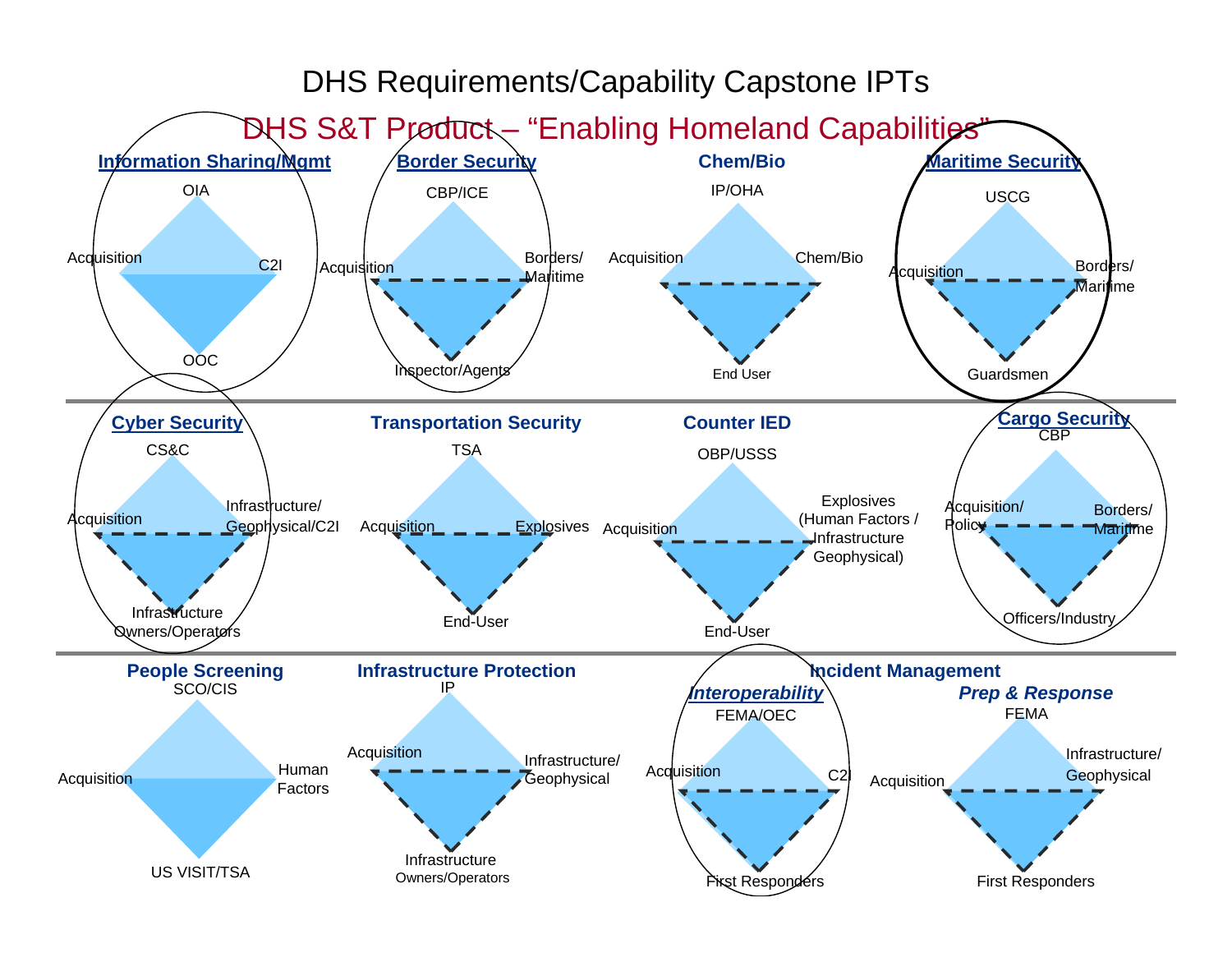# High Priority Technology Needs

- P S&T investments are tied directly to the technology needs of our customers, represented by leadership of DHS components, and *their* customers on the front lines of homeland security
- **Requirements are updated on annual cycle** aligned with DHS funding and acquisition processes
- þ. **New!** Updated High Priority Technology Needs booklet identifying 94 technology needs of DHS components and their customers



#### High-Priority **Technology Needs**

**June 2008** 



Version 2.0

#### *Customer Focused…Output Oriented*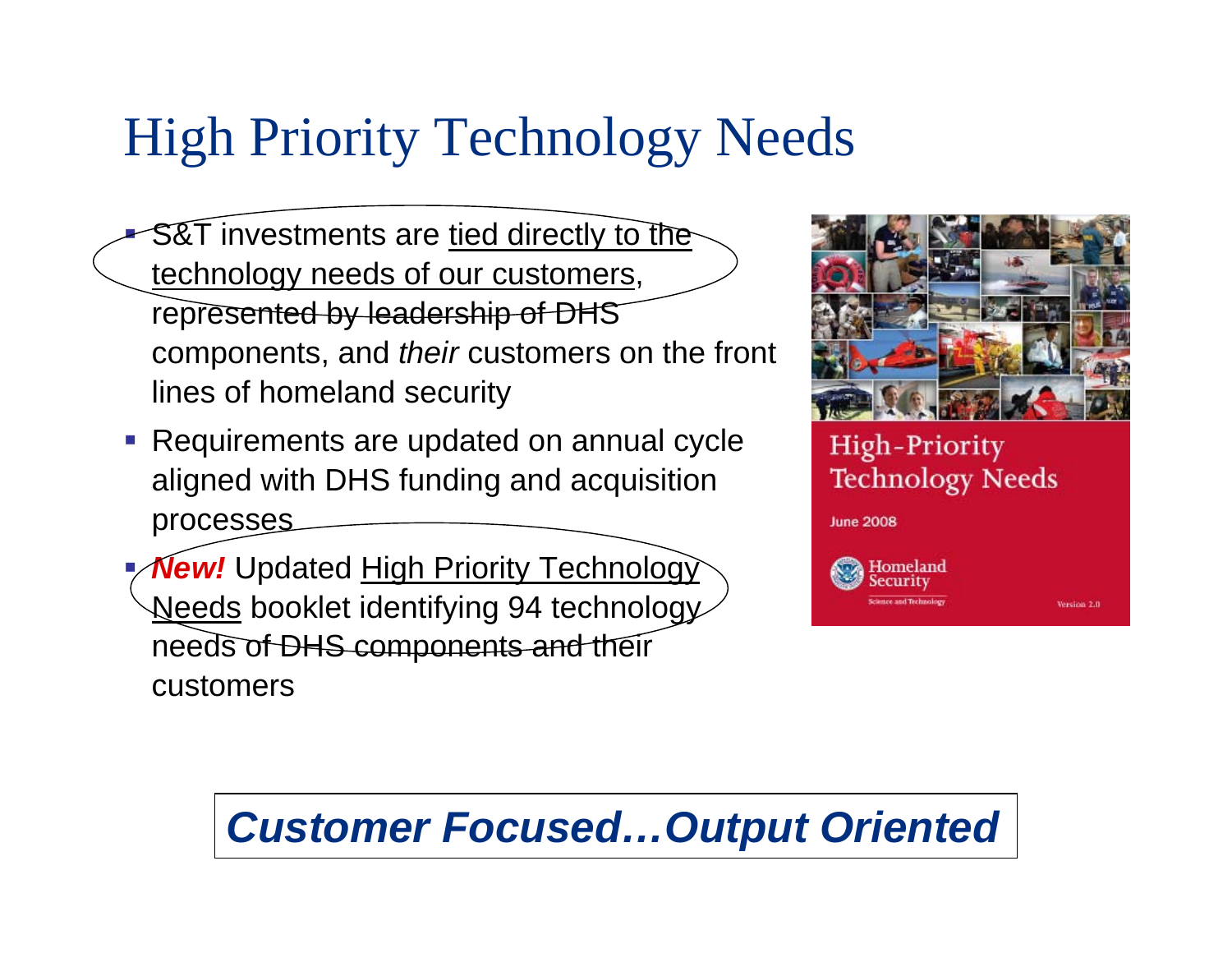## Doing Business with DHS S&T *Broad Agency Announcements (BAA)*

#### **Current Solicitation Topics**

- $\blacksquare$  Long Range BAA $\rightarrow$  addresses needs of 6 S&T divisions
- Explosives Detection
- Communications and Maritime Safety
- **Unified Incident Command & Decision Support,** Ph. 2 – Prototype Design and Pilot Development

#### **Examples of Past Topics**

- CELL ALL Ubiquitous chem/bio sensing
- First Responder Reliable Link (First NET)
- Cyber Security R&D
- **STATE** Biometric Detector
- **Home Made Explosives**

*Visit FedBizOpps: www.fbo.gov*







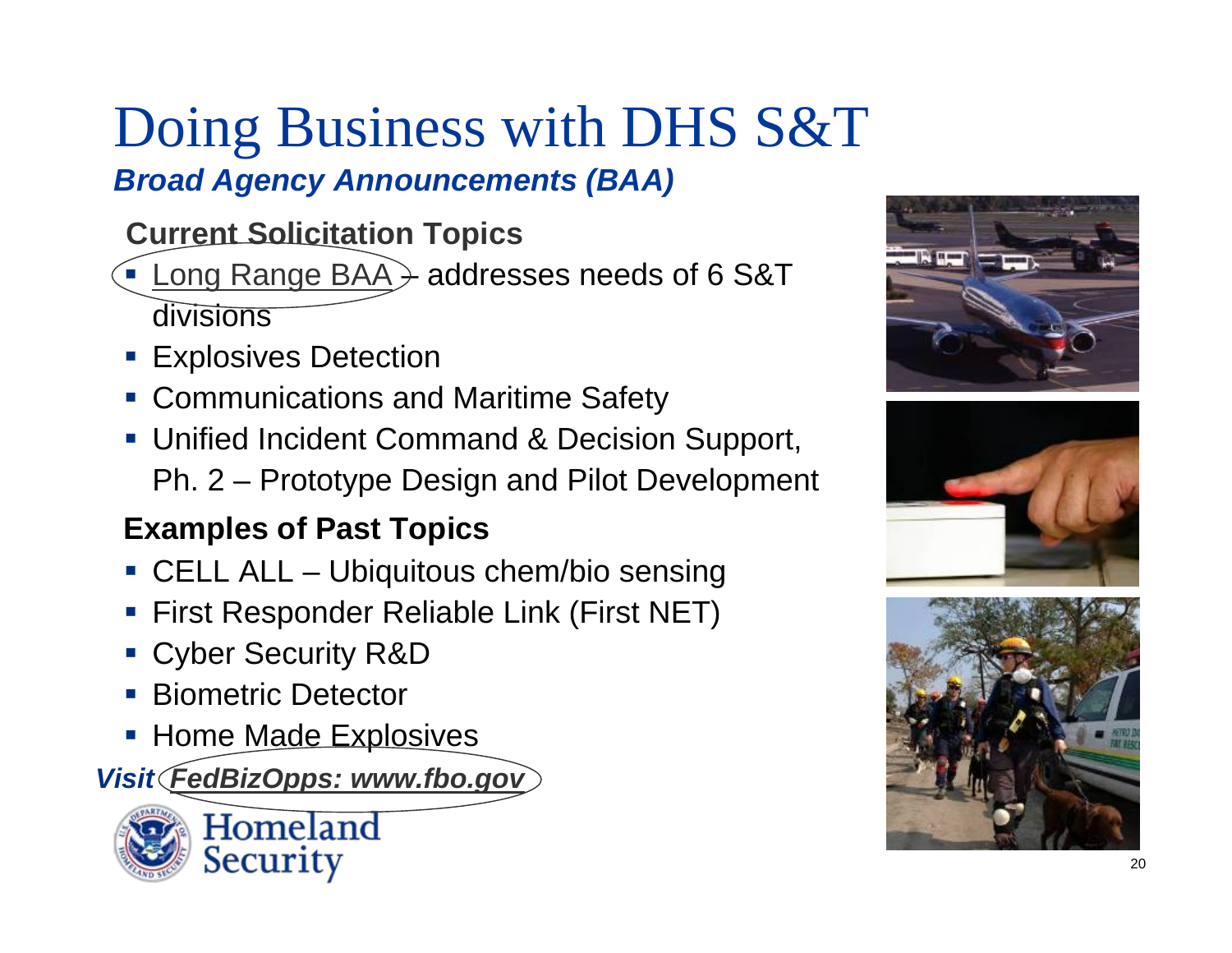# Laboratory Alignment

#### **S&T DIVISIONS**



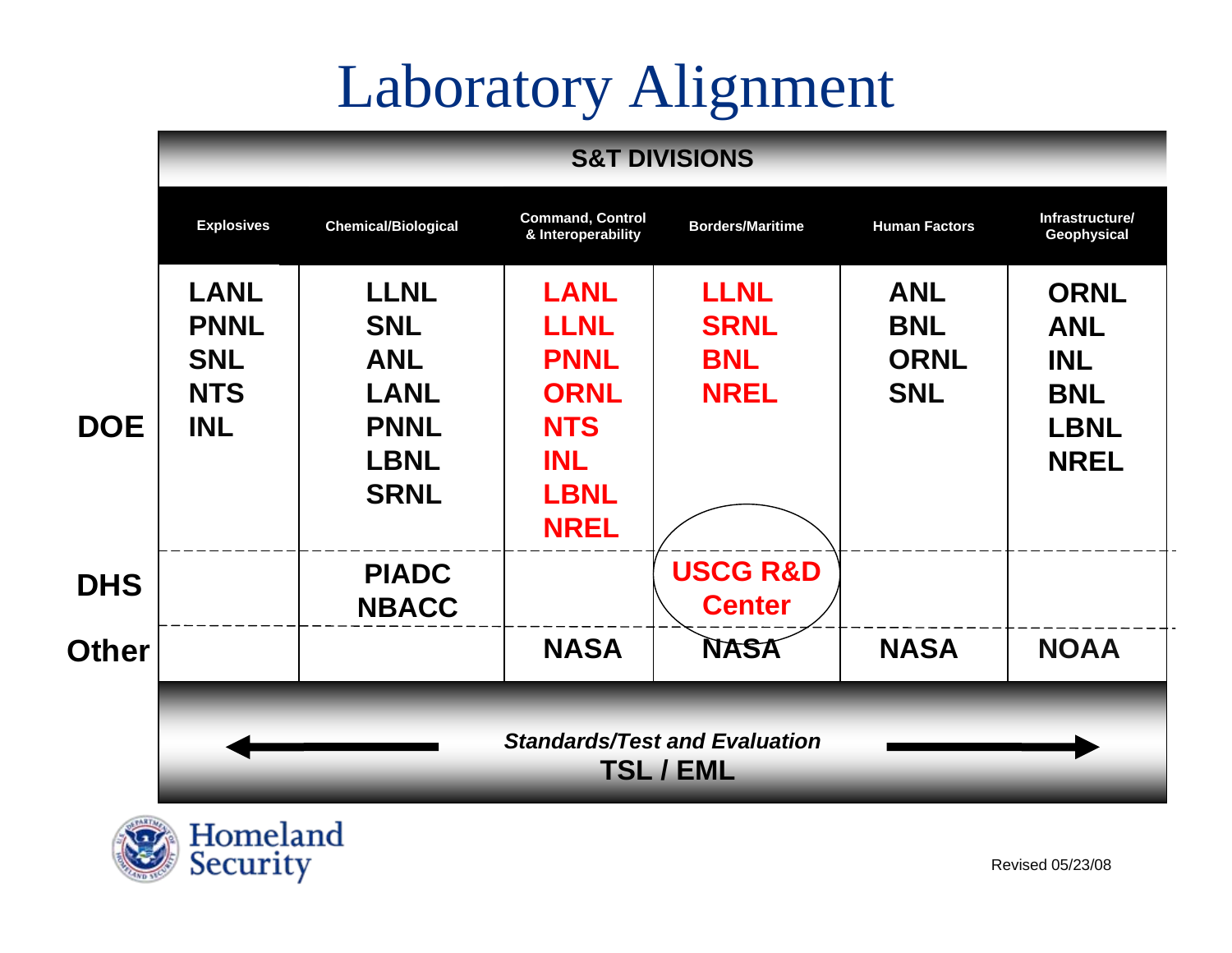## **Regional Homeland Security S&T Summits**

**Northwest – May 08 - Pacific Northwest National Lab** 

**West – Jan 09 - Nevada Test Site**

**Southeast – March 09 - Y12 DOE Facility**

**Northeast – Apr 09 - Brookhaven National Lab** 

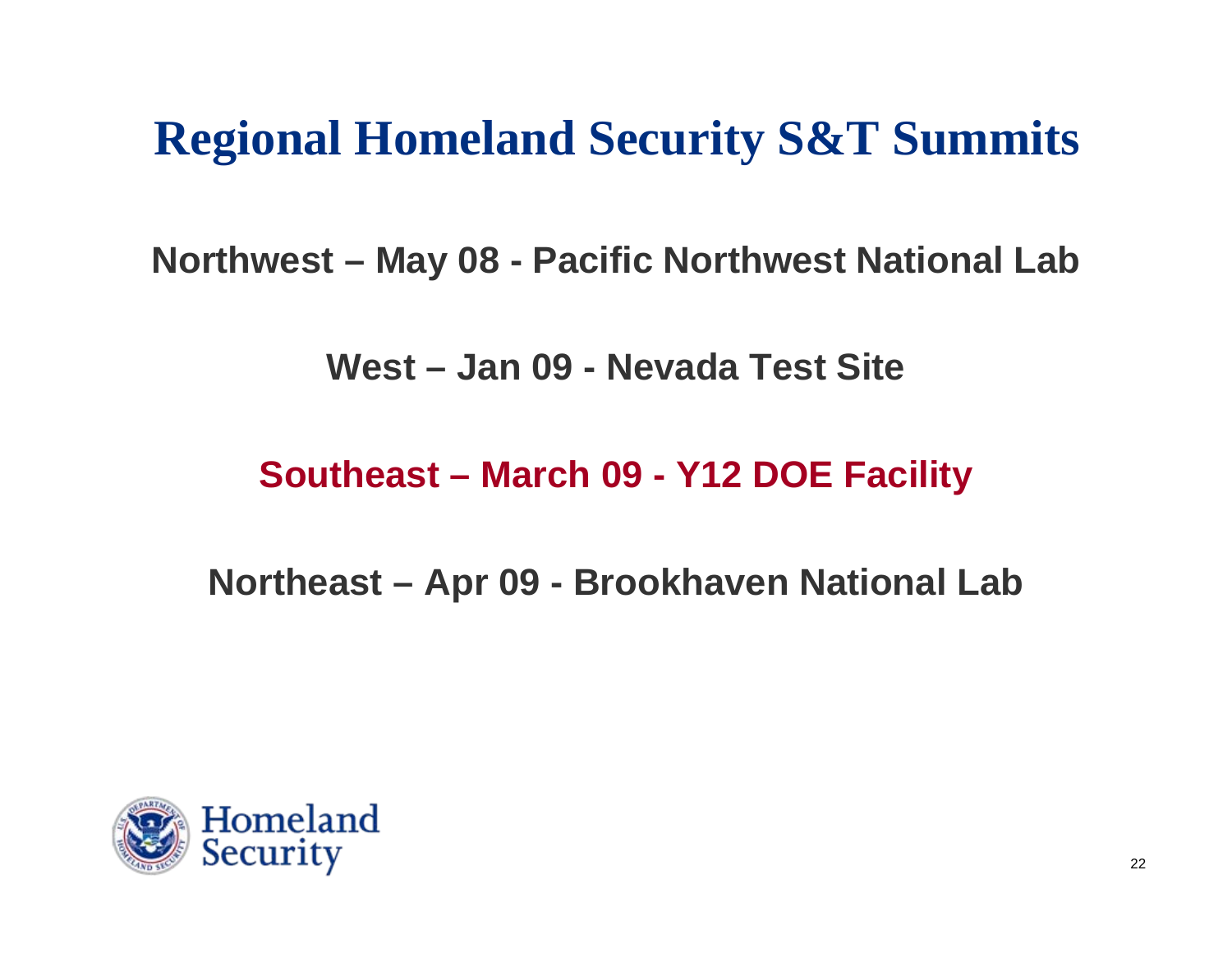### **About our new First Responder Program…**

#### **Mission**

Provide S&T *liaison*, *collaboration* and *coordination* ….

… with *federal*, *state*, *county*, *tribal* and *local*  …

*… law enforcement*, *fire*, *EMS*, *explosive ordinance disposal*, *hazmat*, *search and rescue* workers

Includes collaboration with regional, state and local *fusion/emergency operations centers* and *offices of emergency management*



POC: Bray Barnes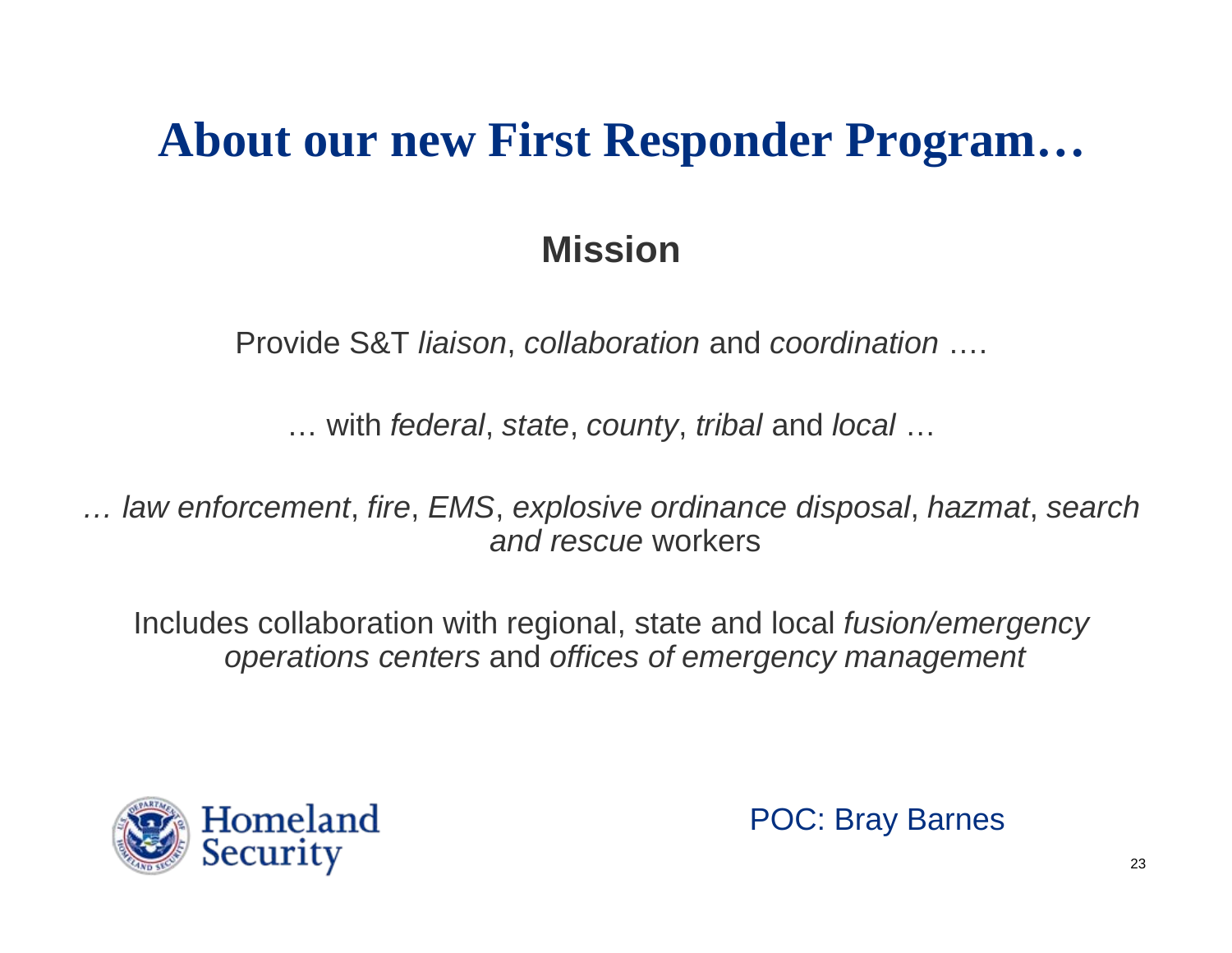### **About our new First Responder Program…**

#### **First Responder Council**

To *coordinate initiatives* and *share information*

Engage First Responder *leadership*

Includes directorate-wide *communication* plan



POC: Bray Barnes